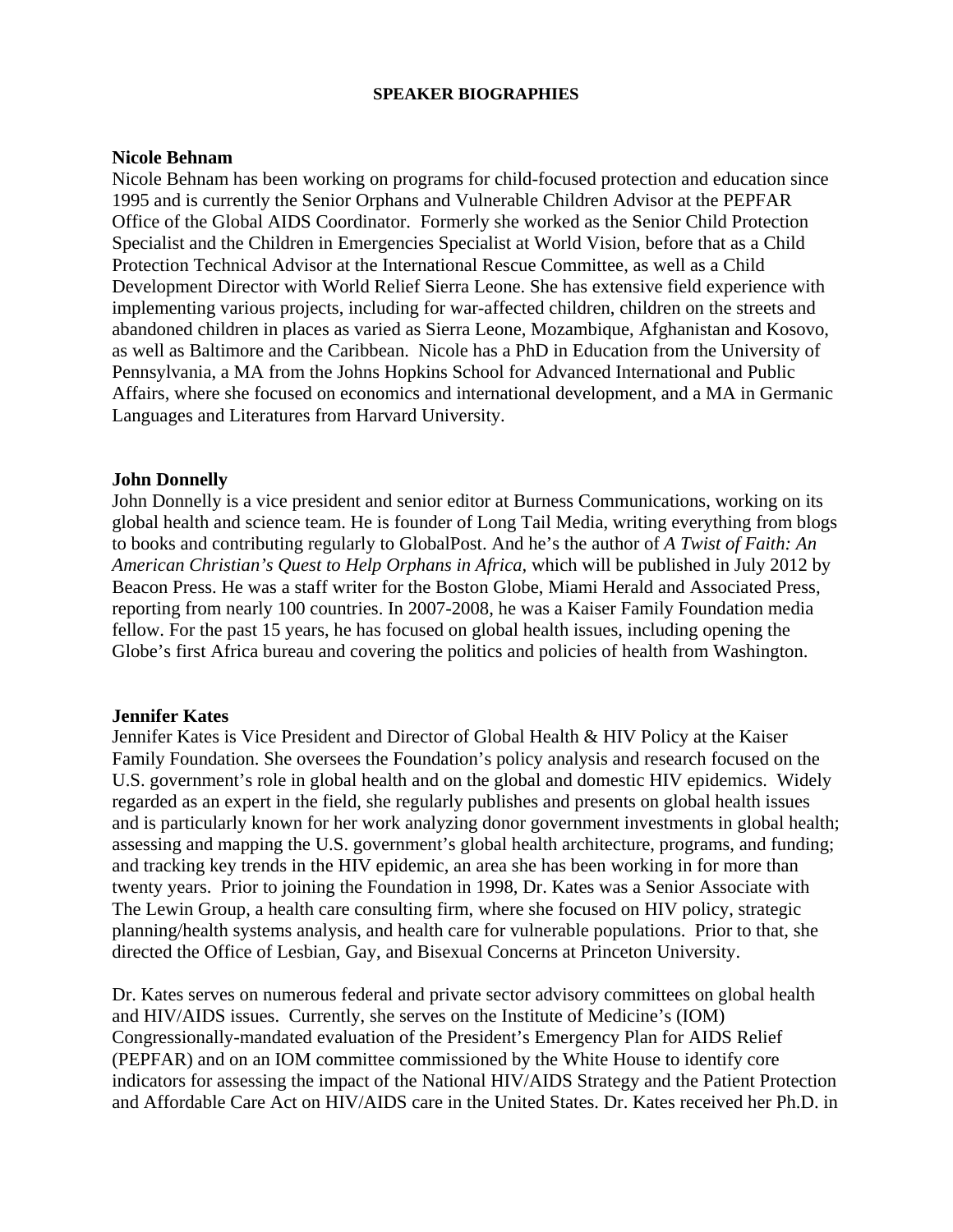Health Policy from George Washington University, where she is also a lecturer. She holds a Bachelor's degree from Dartmouth College, a Master's degree in Public Affairs from Princeton University's Woodrow Wilson School of Public and International Affairs and a Master's degree in Political Science from the University of Massachusetts.

## **Charles Lyons**

President and Chief Executive Officer Charles (Chip) Lyons joined the Elizabeth Glaser Pediatric AIDS Foundation in January 2010 after many years managing and developing programs for leading global nonprofits. With a professional emphasis on children's welfare, HIV/AIDS, and global development, Chip brings to the Foundation a commitment to support those infected and affected by HIV/AIDS. In his role as President and CEO, Chip is responsible for the strategic, programmatic, fundraising, financial, and management operations of the organization.

Prior to joining the Foundation, Chip was Director of Special Initiatives in the Global Development Program at the Bill and Melinda Gates Foundation, where he led a team dedicated to global poverty reduction. Prior to his work at the Gates Foundation, Chip spent more than 20 years in increasingly prominent roles with the United Nations Children's Fund (UNICEF), to include program officer, UNICEF Mozambique; chief of staff to the executive director at UNICEF headquarters; and president and CEO of the U.S. Fund for UNICEF. A longtime advocate for global health, Chip serves on the United States Agency for International Development's (USAID) Advisory Committee on Voluntary Foreign Aid and is a member of the Human Rights Watch Health and Human Rights Advisory Committee where he helped develop the Global Alliance for Vaccines and Immunization (GAVI), serving on the Board of the GAVI Fund and chairing its executive committee from 2004 to 2006. In September 2011, Chip was appointed by President Barack Obama as U.S. Alternate Representative to the UNICEF Executive Board. Chip studied political economy at the New School for Social Research in New York and has a bachelor's degree from Carleton College in Minnesota.

#### **Pauline Muchina**

Pauline Muchina comes from the Rift Valley Province in Kenya, where her family still resides. She came to the U.S. to study. When she finished her Ph.D. in 2000, she got involved in advocacy efforts to defend the rights of marginalized and poor communities around the world. Pauline joined UNAIDS in January 2006 as the Senior Women and AIDS Advocacy Officer. She is currently serving as the Senior Partnership Adviser for UNAIDS in Washington, DC. Previously, Pauline worked as the Global Health Council's community and faith-based organization outreach coordinator and with the AIDSMARK team at Population Services International. Prior to moving to Washington, DC, Pauline worked for the AIDS Resource Center and World Council of Churches in New York. Pauline is a member of the Circle of Concerned African Women Theologians and has served on several advisory boards, including Christian Connections for International Health, Foundation for Sustainable Development and Women Deliver. In 2012, Pauline received the United Methodist Church Global AIDS Leadership Award. She holds a Masters in Divinity from Yale University Divinity School and a Ph.D. from the Union Theological Seminary in New York. Pauline believes in saving lives even if it means having the ability to save one at a time.